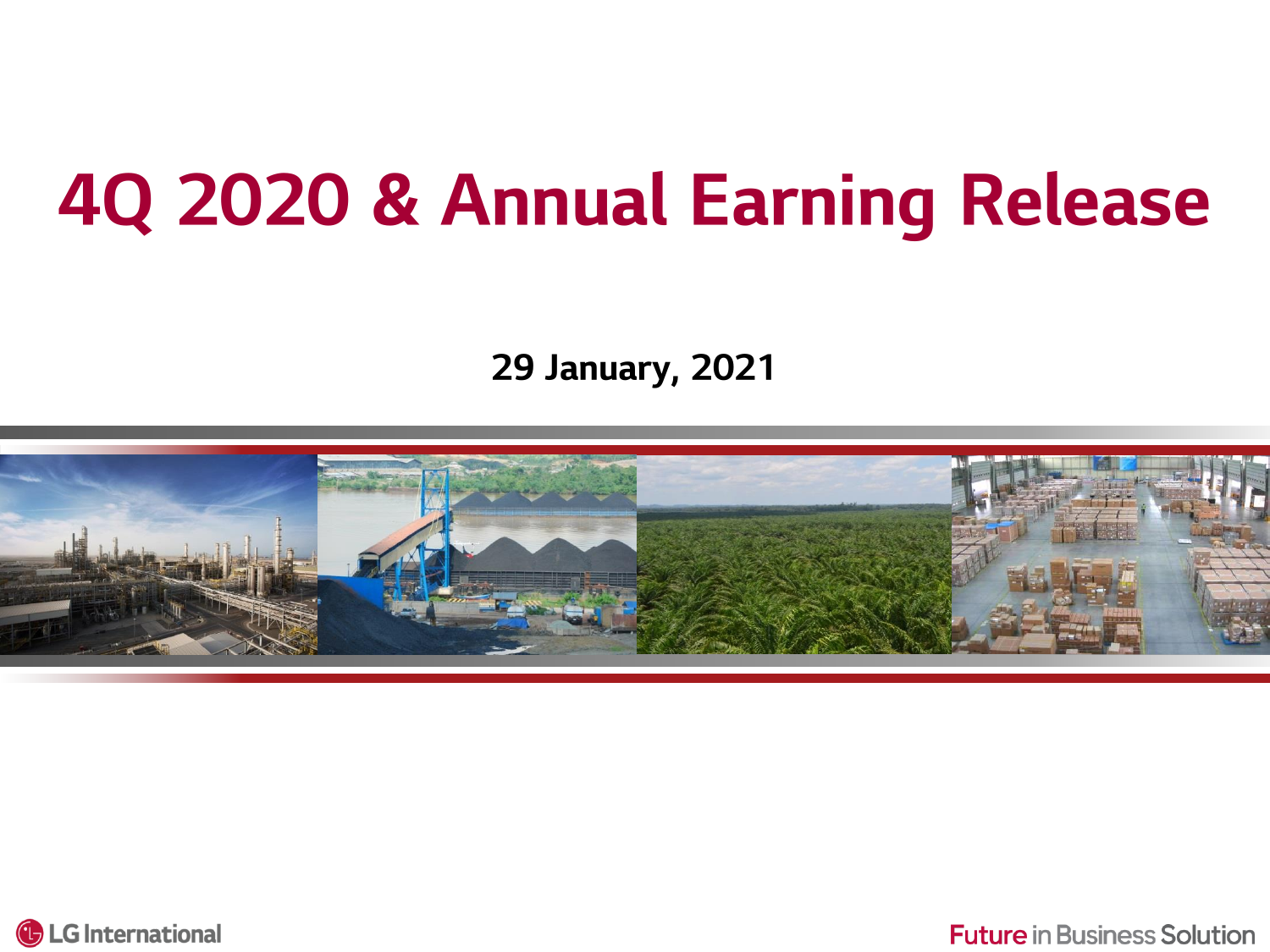This company has adopted its financial statements under

Korean International Financial Reporting Standards(K-IFRS).

This IR presentation has been prepared based on internally audited figures and final figures may change due to the results of independent auditors' review.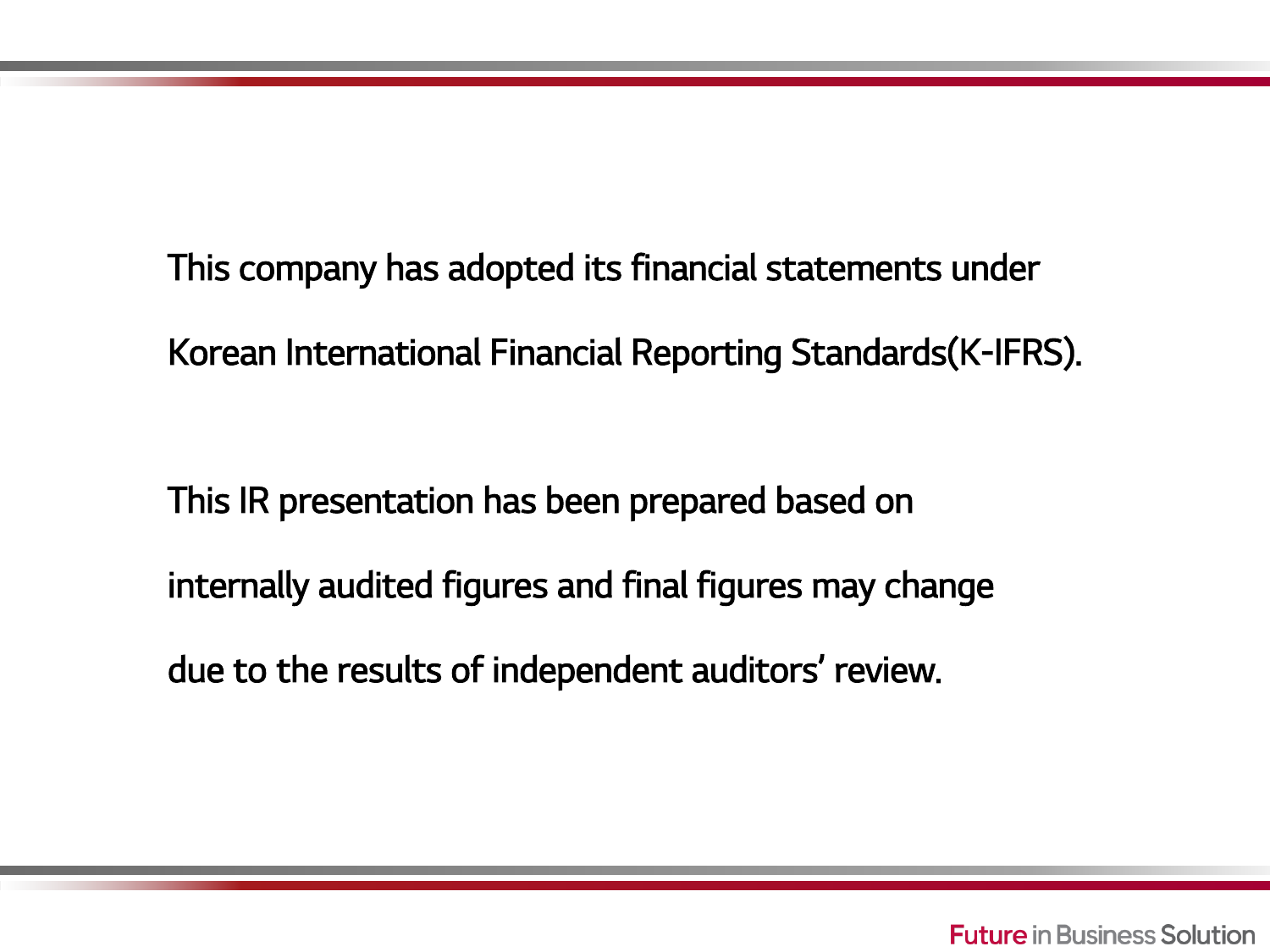# 4Q '20 Results

| (KRW Bn)                           | 4Q '19            | YoY            | 4Q'20   | QoQ               | 3Q '20  |
|------------------------------------|-------------------|----------------|---------|-------------------|---------|
| <b>Sales</b>                       | 2,613.3           | $+29.0%$       | 3,370.3 | $+6.8%$           | 3,155.2 |
| <b>Operating</b><br><b>Profit</b>  | 1.7               | $+2,535.3%$    | 44.8    | $+28.4%$          | 34.9    |
| <b>Profit Before</b><br><b>Tax</b> | $\triangle$ 273.4 | $\blacksquare$ | 21.8    | $\triangle$ 30.4% | 31.3    |
| <b>Net Profit</b>                  | $\triangle$ 214.7 | ۰              | 28.7    | $\Delta$ 30.5%    | 41.3    |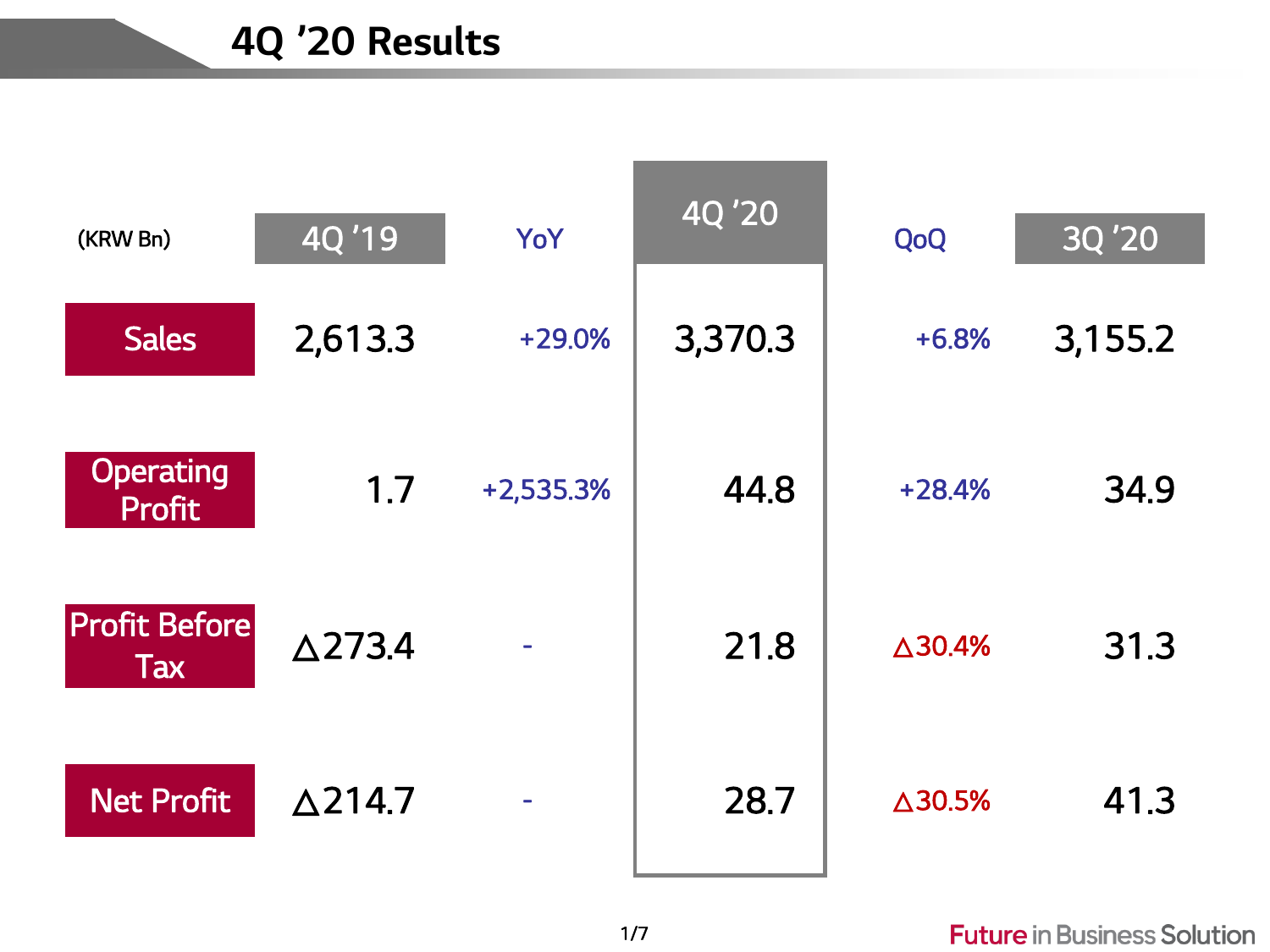### '20 Annual Results

| (KRW Bn)                          | '19              | '20      | YoY      |
|-----------------------------------|------------------|----------|----------|
| <b>Sales</b>                      | 10,530.9         | 11,282.6 | $+7.1%$  |
| <b>Operating</b><br><b>Profit</b> | 134.8            | 159.8    | $+18.5%$ |
| <b>Profit Before</b><br>Tax       | $\triangle$ 75.3 | 455.9    |          |
| <b>Net Profit</b>                 | $\triangle$ 14.9 | 361.6    |          |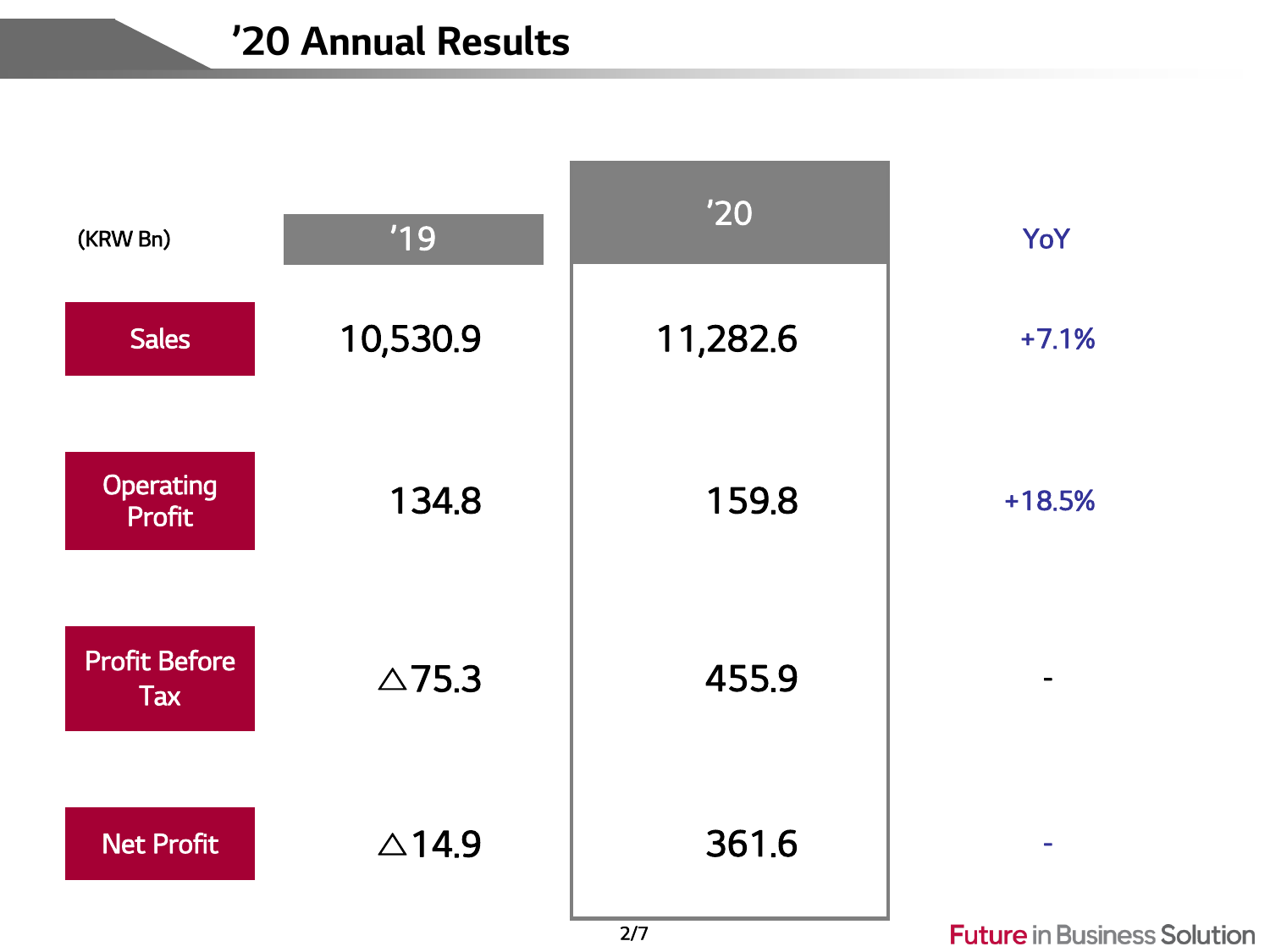# 4Q '20 Results

#### Earnings Analysis



(KRW Bn)



#### □ Operating Profit

#### [YoY +43.1]

- Energy/Palm +9.8
- ‐ Strong CPO prices and Volume increase in coal business
- Industrial/Solutions +18.8
- ‐ One-off profit etc.
- **Logistics +14.5** 
	- ‐ Volume growth in air freight/W&D
- [QoQ +9.9]
- Energy/Palm +12.7
- ‐ Strong coal/CPO prices
- Industrial/Solutions +13.6
- ‐ One-off profit etc.
- **Logistics**  $\triangle$  **16.4**
- ‐ Volume decrease in sea freight shipment/W&D

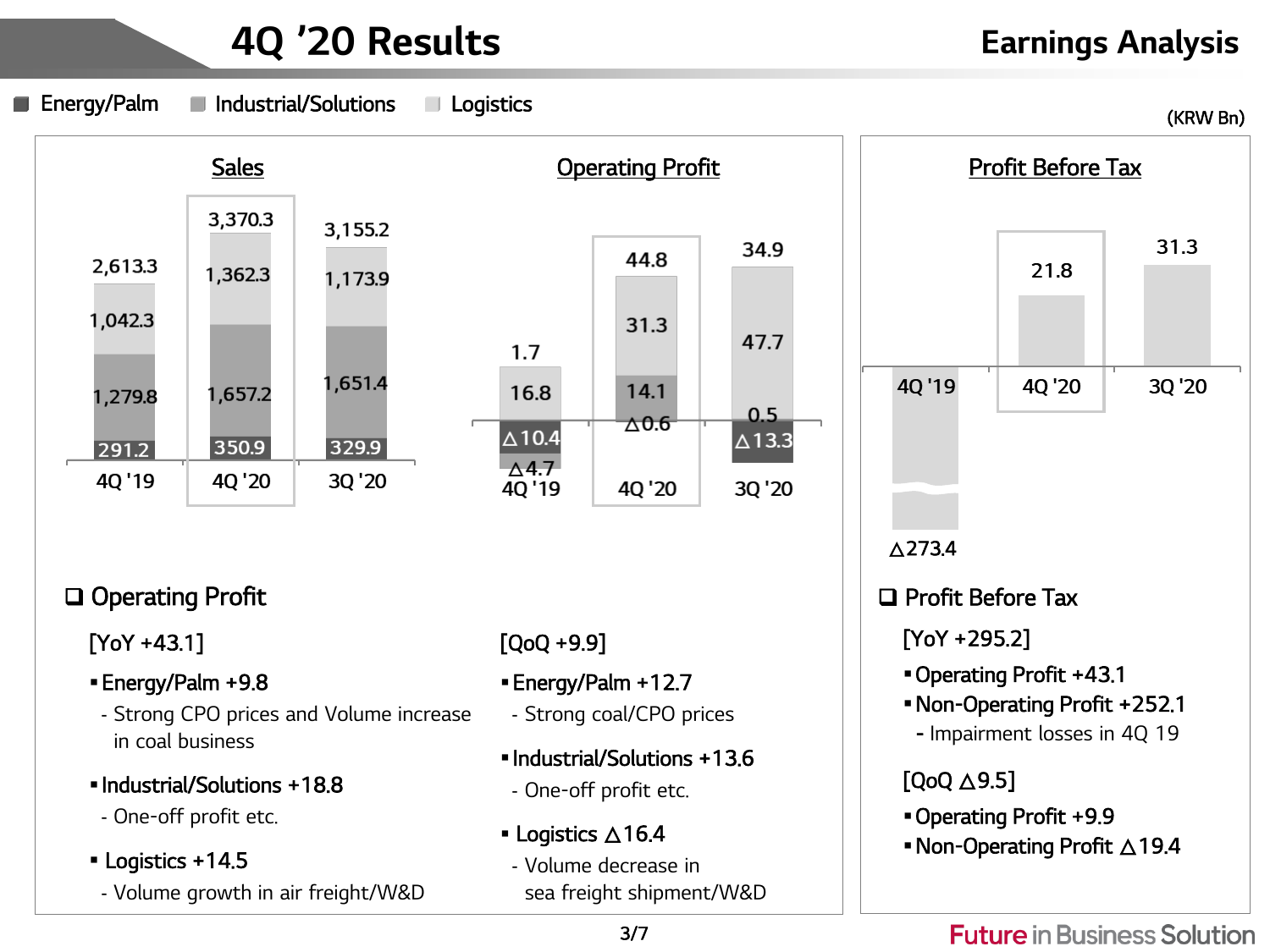#### '20 Annual Results Earnings Analysis

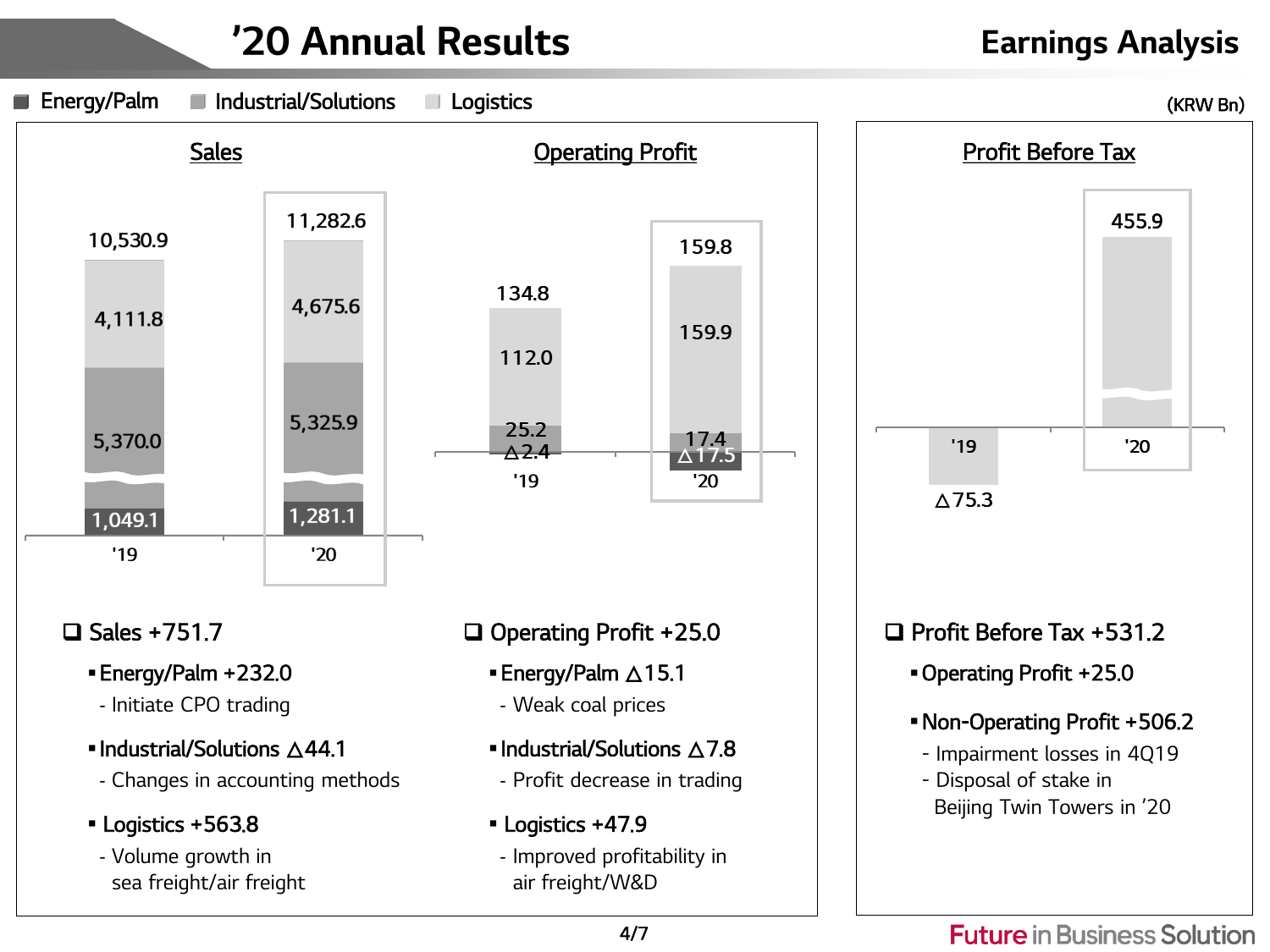# Financial Highlights

#### Financial Positions Financial Ratio

| (KRW Bn)                             | $^{\prime}$ 19 | '20     |                                         | <u>'19</u>           | '20  |
|--------------------------------------|----------------|---------|-----------------------------------------|----------------------|------|
| <b>Assets</b>                        | 4,876.0        | 5,395.9 |                                         |                      |      |
| <b>Cash &amp; Cash Equivalents</b>   | 423.6          | 690.0   | <b>Total Liabilities/</b>               | 215%<br>$\Delta$ 8%p | 207% |
| <b>Trade Receivables</b>             | 994.1          | 1,298.7 | <b>Shareholder's Equity</b>             |                      |      |
| <b>Inventories</b>                   | 519.3          | 645.1   |                                         |                      |      |
| <b>Investments/Intangible Assets</b> | 1,261.0        | 1,133.9 |                                         |                      |      |
| <b>Others</b>                        | 1,678.0        | 1,628.2 |                                         | 85%                  |      |
| <b>Liabilities</b>                   | 3,327.4        | 3,637.6 | <b>Interest Bearing</b><br>Liabilities/ | $\triangle$ 17%p     | 68%  |
| <b>Trade Payables</b>                | 1,104.0        | 1,547.8 | <b>Shareholder's Equity</b>             |                      |      |
| <b>Borrowings</b>                    | 1,314.8        | 1,198.3 |                                         |                      |      |
| <b>Others</b>                        | 908.6          | 891.5   |                                         |                      |      |
| <b>Shareholders' Equity</b>          | 1,548.6        | 1,758.3 | <b>Net Interest</b>                     | 57%                  |      |
| <b>Capital Stock</b>                 | 193.8          | 193.8   | <b>Bearing Liabilities/</b>             | $\triangle$ 32%p     | 25%  |
| Surplus, etc.                        | 1,354.8        | 1,564.5 | <b>Shareholder's Equity</b>             |                      |      |
| Net Borrowings <sup>1)</sup>         | 884.6          | 445.6   |                                         |                      |      |

1) Net Borrowings = Borrowings - (Cash & Cash Equivalents + Short term financial instrument)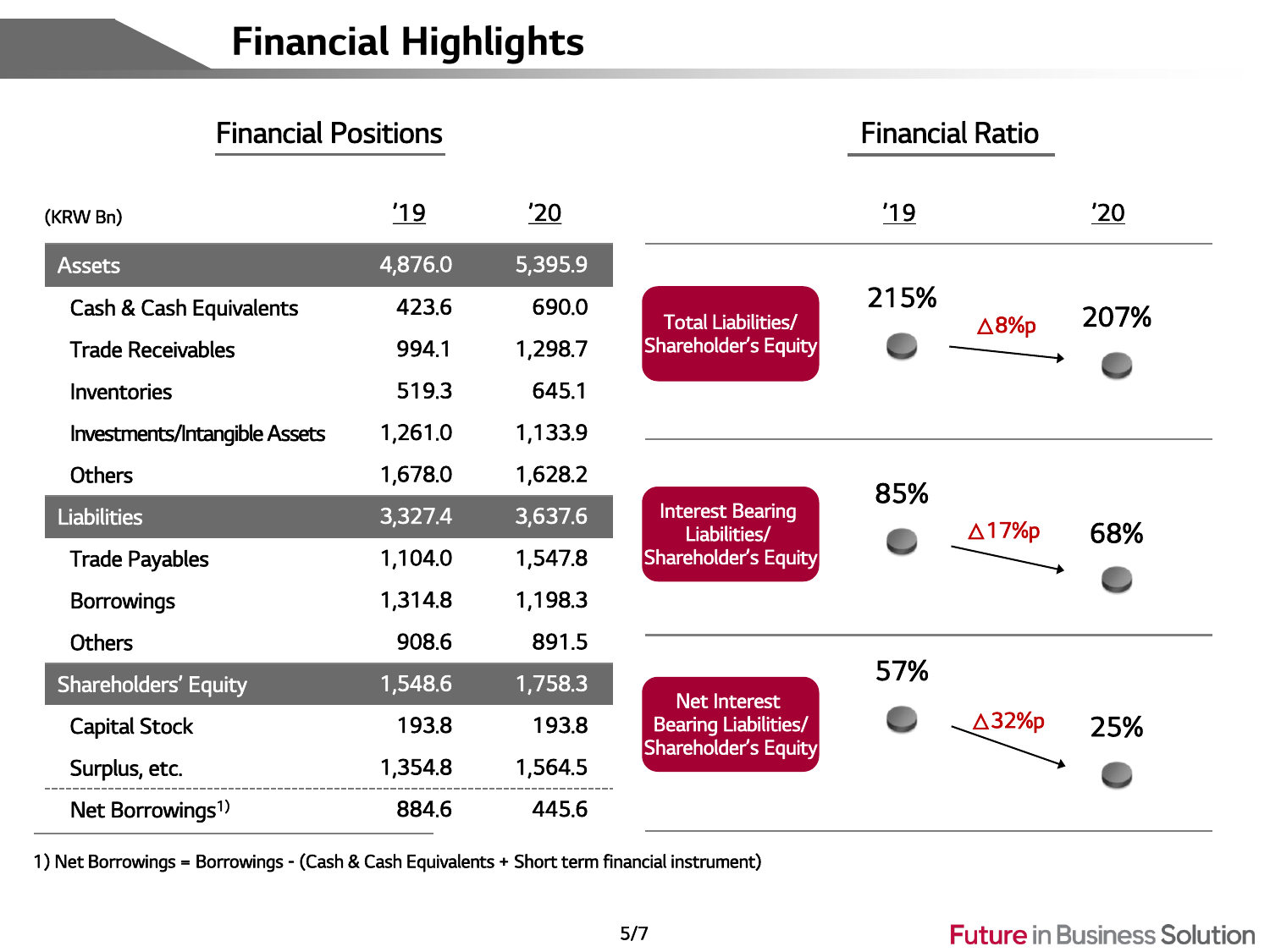## Balance Sheet (K-IFRS Consolidated)

(KRW Bn)

|                                                             |         | 2019    |         |         | 2020    |         |         |         |
|-------------------------------------------------------------|---------|---------|---------|---------|---------|---------|---------|---------|
| <b>Items</b>                                                | 1Q      | 2Q      | 3Q      | 4Q      | 1Q      | 2Q      | 3Q      | 4Q      |
| <b>Assets</b>                                               | 5,696.1 | 5,670.2 | 5,597.2 | 4,876.0 | 5,333.0 | 5,423.4 | 5,660.3 | 5,395.9 |
| <b>Current Assets</b>                                       | 2,981.6 | 3,005.8 | 2,887.2 | 2,484.0 | 2,920.4 | 3,022.4 | 3,287.1 | 3,162.8 |
| Cash & Cash Equivalents                                     | 352.2   | 368.9   | 301.4   | 423.6   | 677.1   | 772.0   | 762.0   | 690.0   |
| <b>Trade Receivables</b>                                    | 1,224.5 | 1,182.1 | 1,205.6 | 994.1   | 1,098.3 | 1,040.3 | 1,372.2 | 1,298.7 |
| Inventories                                                 | 628.0   | 748.7   | 732.7   | 519.3   | 547.8   | 651.6   | 626.3   | 645.1   |
| <b>Other Current Assets</b>                                 | 776.9   | 706.1   | 647.5   | 547.0   | 597.2   | 558.5   | 526.6   | 529.0   |
| <b>Non-Current Assets</b>                                   | 2,714.5 | 2,664.4 | 2,710.0 | 2,392.0 | 2,412.6 | 2,401.0 | 2,373.3 | 2,233.1 |
| <b>Tangible Assets</b>                                      | 836.7   | 814.0   | 819.8   | 764.6   | 795.8   | 806.2   | 798.6   | 742.4   |
| Investments                                                 | 602.0   | 624.7   | 618.2   | 534.1   | 512.6   | 505.8   | 509.6   | 439.1   |
| Intangible Assets                                           | 898.2   | 906.8   | 921.1   | 726.9   | 741.1   | 732.6   | 721.9   | 694.8   |
| Other Non-Current Assets                                    | 377.6   | 318.9   | 350.9   | 366.4   | 363.1   | 356.4   | 343.2   | 356.8   |
| <b>Liabilities</b>                                          | 4,047.1 | 3,910.3 | 3,797.7 | 3,327.4 | 3,544.3 | 3,614.7 | 3,832.3 | 3,637.6 |
| <b>Current Liabilities</b>                                  | 2,646.3 | 2,619.6 | 2,447.7 | 2,126.3 | 2,382.4 | 2,352.7 | 2,626.3 | 2,518.3 |
| Trade Payables                                              | 1,386.4 | 1,403.2 | 1,271.4 | 1,104.0 | 1,152.4 | 1,107.4 | 1,471.1 | 1,547.8 |
| Short-term Borrowings                                       | 119.1   | 108.4   | 225.3   | 136.4   | 70.5    | 219.7   | 119.6   | 106.8   |
| <b>Current Portion of Bonds</b><br>and Long-Term Borrowings | 257.0   | 321.7   | 216.8   | 222.9   | 307.6   | 274.1   | 282.6   | 225.6   |
| <b>Other Current Liabilities</b>                            | 883.8   | 786.3   | 734.2   | 663.0   | 851.9   | 751.5   | 753.0   | 638.1   |
| <b>Non-Current Liabilities</b>                              | 1,400.8 | 1,290.7 | 1,350.0 | 1,201.1 | 1,161.9 | 1,262.0 | 1,205.9 | 1,119.3 |
| <b>Bonds Payables</b>                                       | 389.3   | 319.4   | 319.5   | 319.5   | 249.7   | 389.2   | 359.2   | 359.3   |
| Long-term Borrowings                                        | 702.4   | 677.8   | 729.2   | 636.0   | 617.9   | 576.1   | 549.9   | 506.6   |
| Other Non-Current<br>Liabilities                            | 309.1   | 293.5   | 301.3   | 245.6   | 294.3   | 296.7   | 296.8   | 253.4   |
| Equity                                                      | 1,649.0 | 1,759.9 | 1,799.5 | 1,548.6 | 1,788.7 | 1,808.7 | 1,828.0 | 1,758.3 |